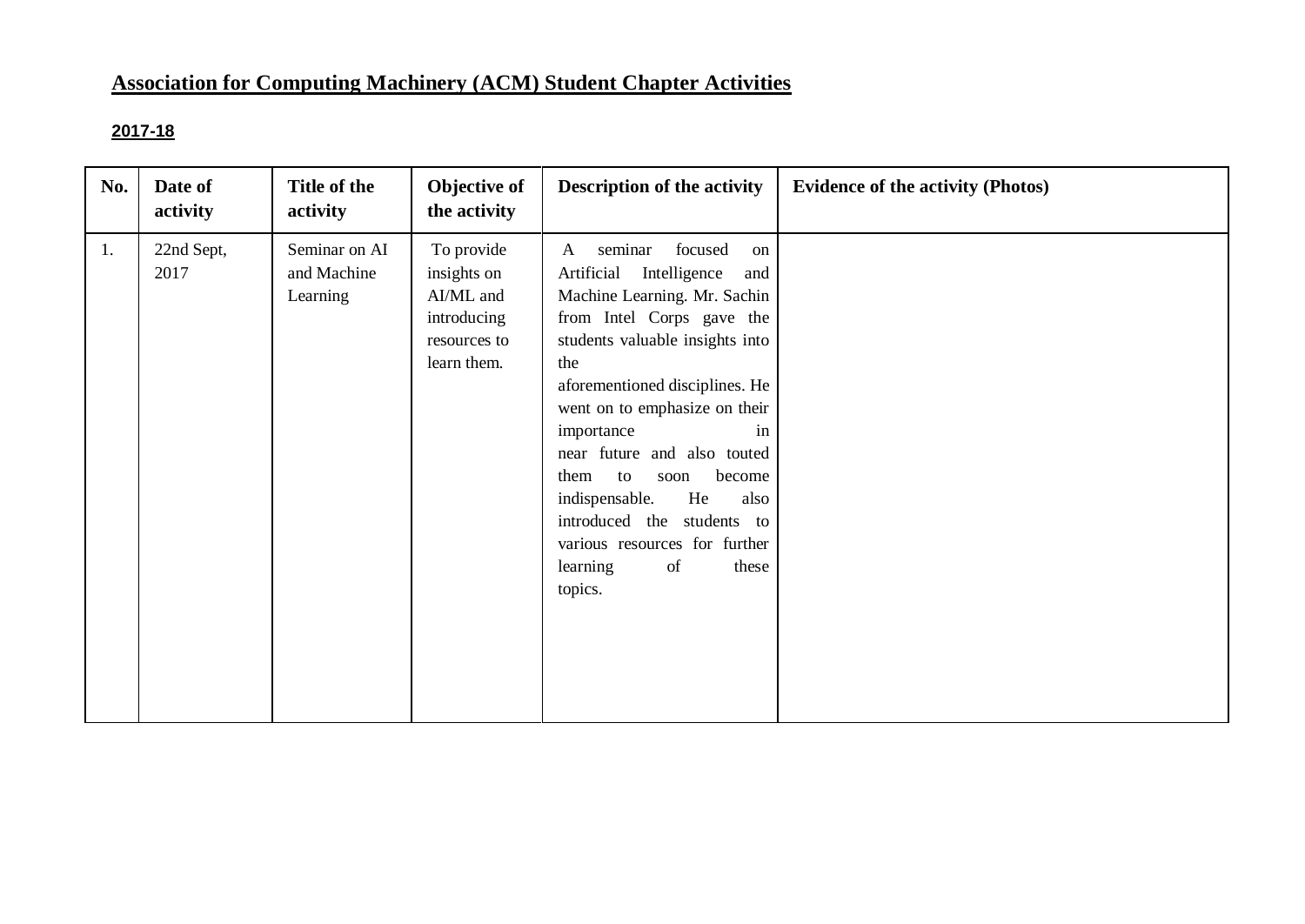| 2. | 30th Jan, 2018                   | Workshop on<br>Blockchain and<br>Cryptocurrency | To acquaint<br>the attendees<br>with the trends<br>and use of<br>blockchain<br>technology and<br>cryptocurrency | A workshop on Blockchain<br>Technology<br>and<br>Cryptocurrency<br>was<br>organized which enabled the<br>attendees<br>acquaint<br>to<br>themselves with the latest<br>technological trends in the<br>aforementioned domain. Three<br>Mr<br>Vishwas<br>speakers<br>Patil, Mr Sahil Shah and Mr<br>Nikunj Ladani were present on<br>deliver<br>day<br>the<br>to<br>highly intellectual talks and<br>demonstrate the design and use<br>of<br>blockchain<br>technology. |  |
|----|----------------------------------|-------------------------------------------------|-----------------------------------------------------------------------------------------------------------------|---------------------------------------------------------------------------------------------------------------------------------------------------------------------------------------------------------------------------------------------------------------------------------------------------------------------------------------------------------------------------------------------------------------------------------------------------------------------|--|
| 3. | 16th Feb<br>to<br>17th Feb, 2018 | Workshop on<br>Node js and<br>Mongo DB          | To help<br>students learn<br>and implement<br>Node.js and<br>Mongo DB                                           | A workshop focused on<br>Node.js and MongoDB<br>technology was<br>organized. On the first day the<br>speakers, Mr. Mit Parekh and<br>Mr Jitendra<br>Sachwani helped the students<br>understand database<br>connectivity in relation with<br>MongoDB. The second day<br>began with the mplementation<br>of what the students had learnt<br>on the previous day. The<br>students were able to carry out<br>database                                                   |  |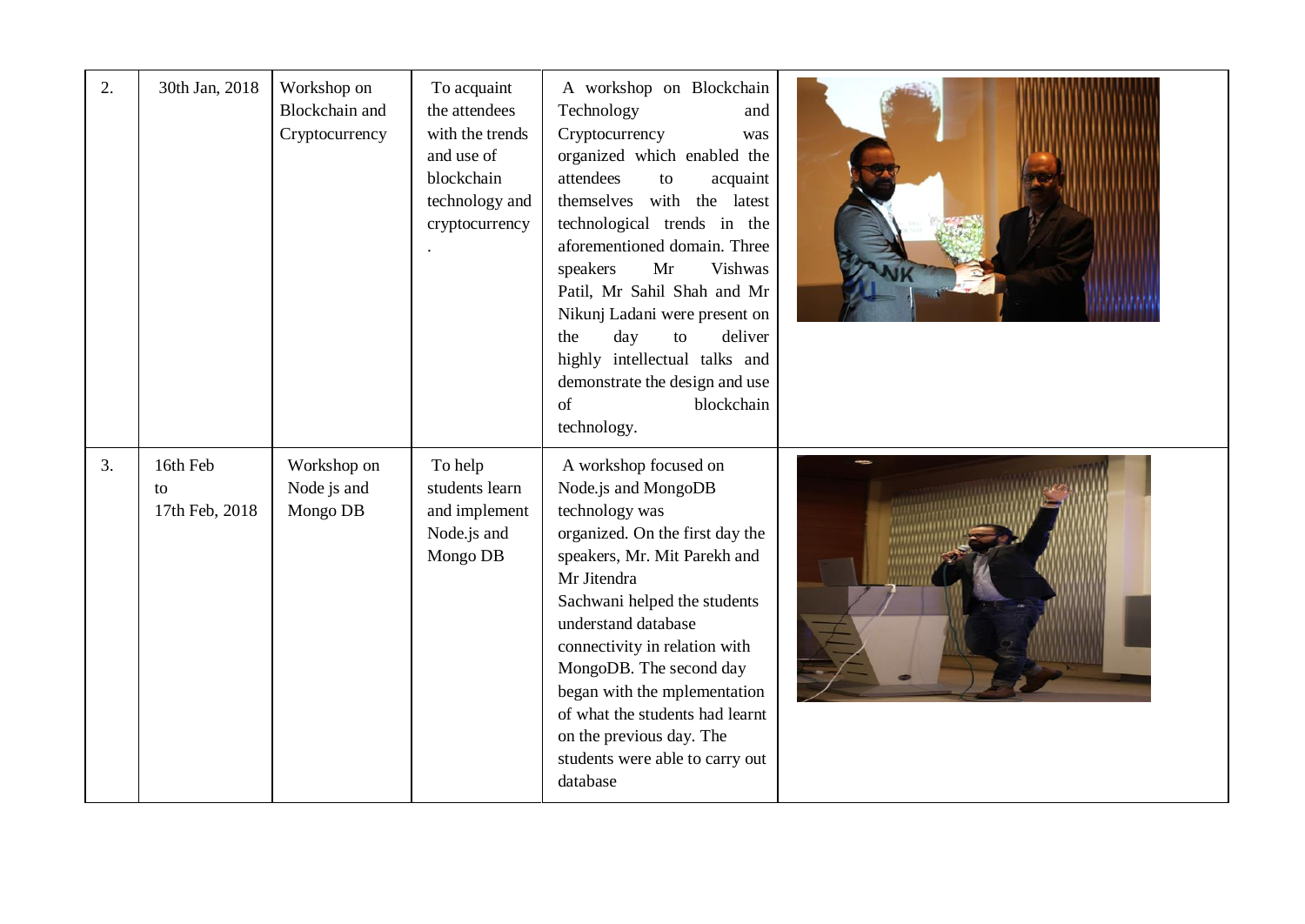|                  |                                         |                                       |                                                                                                                                   | connectivity on their personal<br>machines.                                                                                                                                             |  |
|------------------|-----------------------------------------|---------------------------------------|-----------------------------------------------------------------------------------------------------------------------------------|-----------------------------------------------------------------------------------------------------------------------------------------------------------------------------------------|--|
| $\overline{4}$ . | 10th March,<br>2018                     | Talk on Open<br>Source<br>Development | To provide<br>knowledge<br>about the<br>functions and<br>relevance of<br>Open Source<br>technologies in<br>students'<br>projects. | The attendees were left with a<br>much better understanding of<br>how open<br>source development<br>environment functions and the<br>relevance of it when<br>students take up projects. |  |
| 5.               | 23rd March<br>to<br>24th March,<br>2018 | Internship Fair                       | To offer<br>students<br>different<br>internship<br>opportunities,<br>by bringing<br>esteemed<br>companies into<br>the campus.     | This event bring in various<br>reputed companies from<br>country into the<br>campus so as to offer the<br>students opportunities for<br>summer internships.                             |  |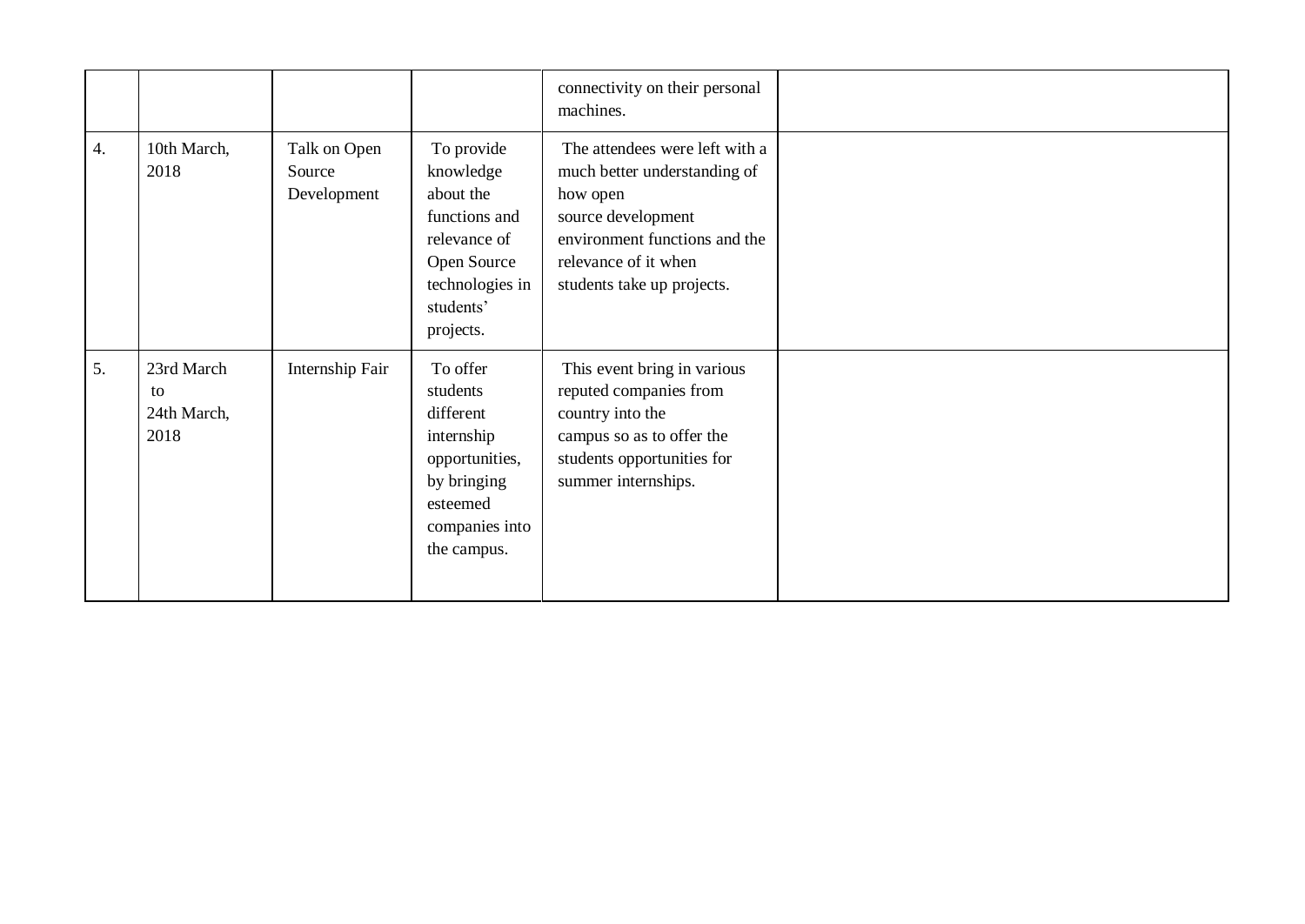## **2016-17:**

| No. | Date of<br>activity             | Title of the<br>activity      | Objective of<br>the activity                                                                      | <b>Description of the activity</b>                                                                                                                                                                                                    | <b>Evidence of the activity (Photos)</b> |
|-----|---------------------------------|-------------------------------|---------------------------------------------------------------------------------------------------|---------------------------------------------------------------------------------------------------------------------------------------------------------------------------------------------------------------------------------------|------------------------------------------|
| 1.  | 28th Jan, 2017                  | Internet of<br>Things Seminar | To introduce<br>core concepts<br>of Internet of<br><b>Things</b>                                  | The seminar introduced and<br>highlighted key concepts of<br>the Internet<br>of Things. The students and<br>faculty were also exposed to<br>the research areas of<br>the speaker.                                                     | -56                                      |
| 2.  | 6th Feb<br>to<br>10th Feb, 2017 | Django<br>Workshop            | To introduce<br>Django<br>framework<br>basics through<br>a hands-on<br>workshop.                  | This event was a hands-on<br>workshop which introduced<br>the<br>participants to various<br>concepts in Django.                                                                                                                       |                                          |
| 3.  | 11th Feb, 2017                  | Make in India<br>Seminar      | To inform<br>about the<br>various<br>aspects of the<br>Make in India<br>policy and its<br>origin. | The seminar introduced the<br>various aspects of the Make<br>in India policy<br>and the what lead to the<br>making of the same. The<br>students were also<br>encouraged to be young<br>entrepreneurs and start their<br>own business. |                                          |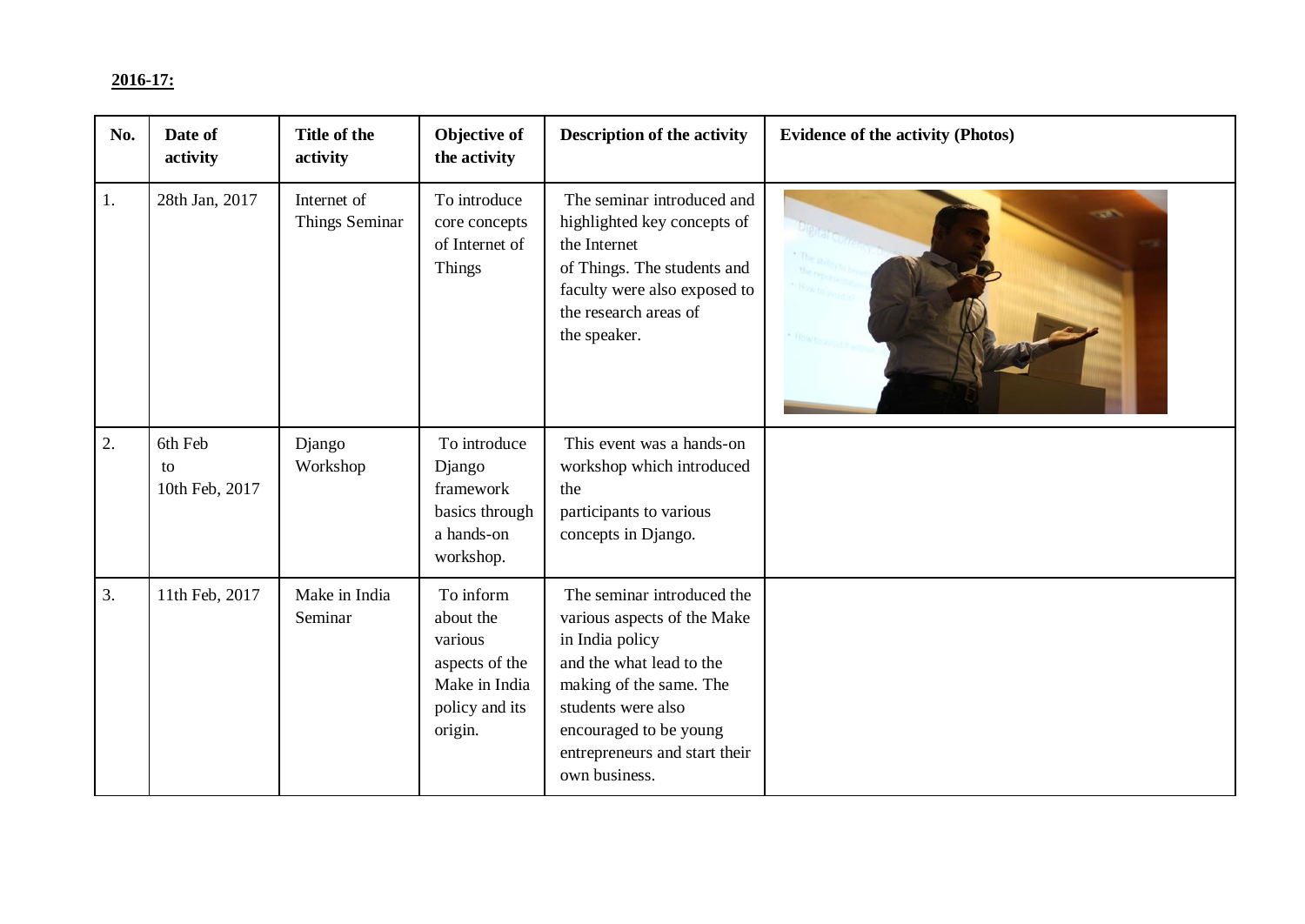| $\overline{4}$ . | 4th March<br>to<br>5th March, 2017      | Wordpress<br>Workshop          | To introduce<br>basics of<br>Wordpress, by<br>bringing<br>reputed<br>speakers from<br>the<br>organization<br>to address the<br>students. | This event introduced<br>various concepts related to<br>WordPress. Reputed<br>speakers from the<br>WordPress community also<br>addressed the students at the<br>end<br>of the event.                                                                                                                                                                                  |   |
|------------------|-----------------------------------------|--------------------------------|------------------------------------------------------------------------------------------------------------------------------------------|-----------------------------------------------------------------------------------------------------------------------------------------------------------------------------------------------------------------------------------------------------------------------------------------------------------------------------------------------------------------------|---|
| 5.               | 18th March<br>to<br>19th March,<br>2017 | Analyze, Plan<br>and Implement | To teach<br>about<br>Software<br>Engineering<br>through a<br>hackathon<br>with restricted<br>communicatio<br>n.                          | focused on<br>The<br>event<br>participants<br>teaching the<br>Software<br>about<br>Engineering as well as the<br>development of projects<br>under several constraints<br>and deadlines. The event was<br>a hackathon with restricted<br>communication<br>among the team members<br>and the projects developed<br>administration<br>solved<br>problems of our college. | K |
| 6.               | 23rd March to<br>24th March,<br>2017    | Techathlon                     | To challenge<br>the coding<br>abilities of<br>computer<br>related<br>students.                                                           | This event was a coding<br>competition which tested<br>the knowledge of<br>computer related students<br>with various coding<br>challenges.                                                                                                                                                                                                                            |   |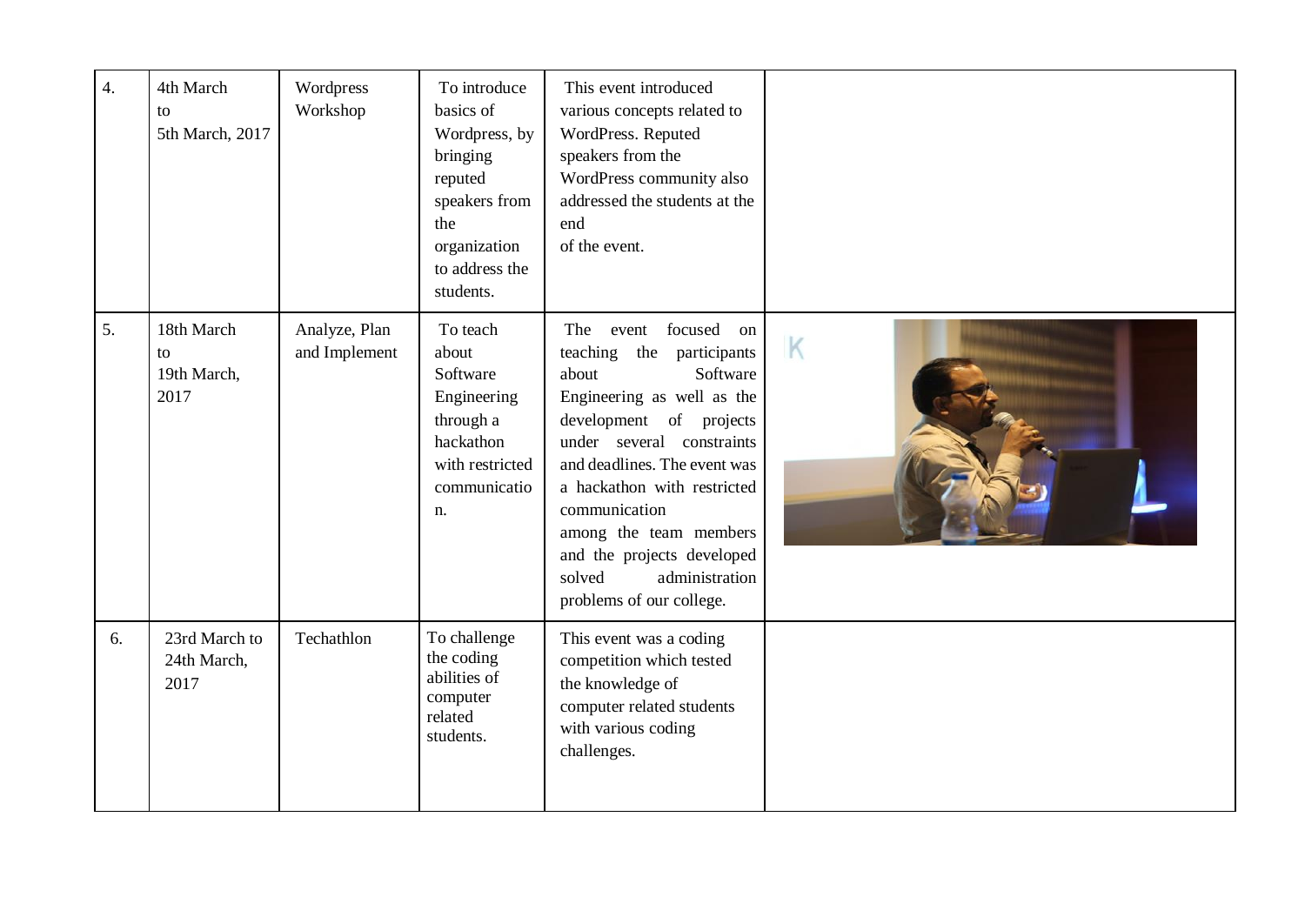| 7. | 29th March,<br>2017 | Internship Fair | To offer<br>students<br>different<br>internship<br>opportunities,<br>by bringing<br>esteemed<br>companies into<br>the campus. | This event brought in<br>various reputed companies<br>from around the<br>world into the campus so as<br>to offer the students<br>opportunities for<br>internships.  |  |
|----|---------------------|-----------------|-------------------------------------------------------------------------------------------------------------------------------|---------------------------------------------------------------------------------------------------------------------------------------------------------------------|--|
| 8. | 1st April, 2017     | <b>DJ ASCII</b> | To showcase<br>various degree<br>projects of<br>students all<br>over the state,<br>in a tech-based<br>competition.            | An IT/CS based project<br>competition, in which<br>various student groups<br>from around the state of<br>Maharashtra participated,<br>their degree projects in tow. |  |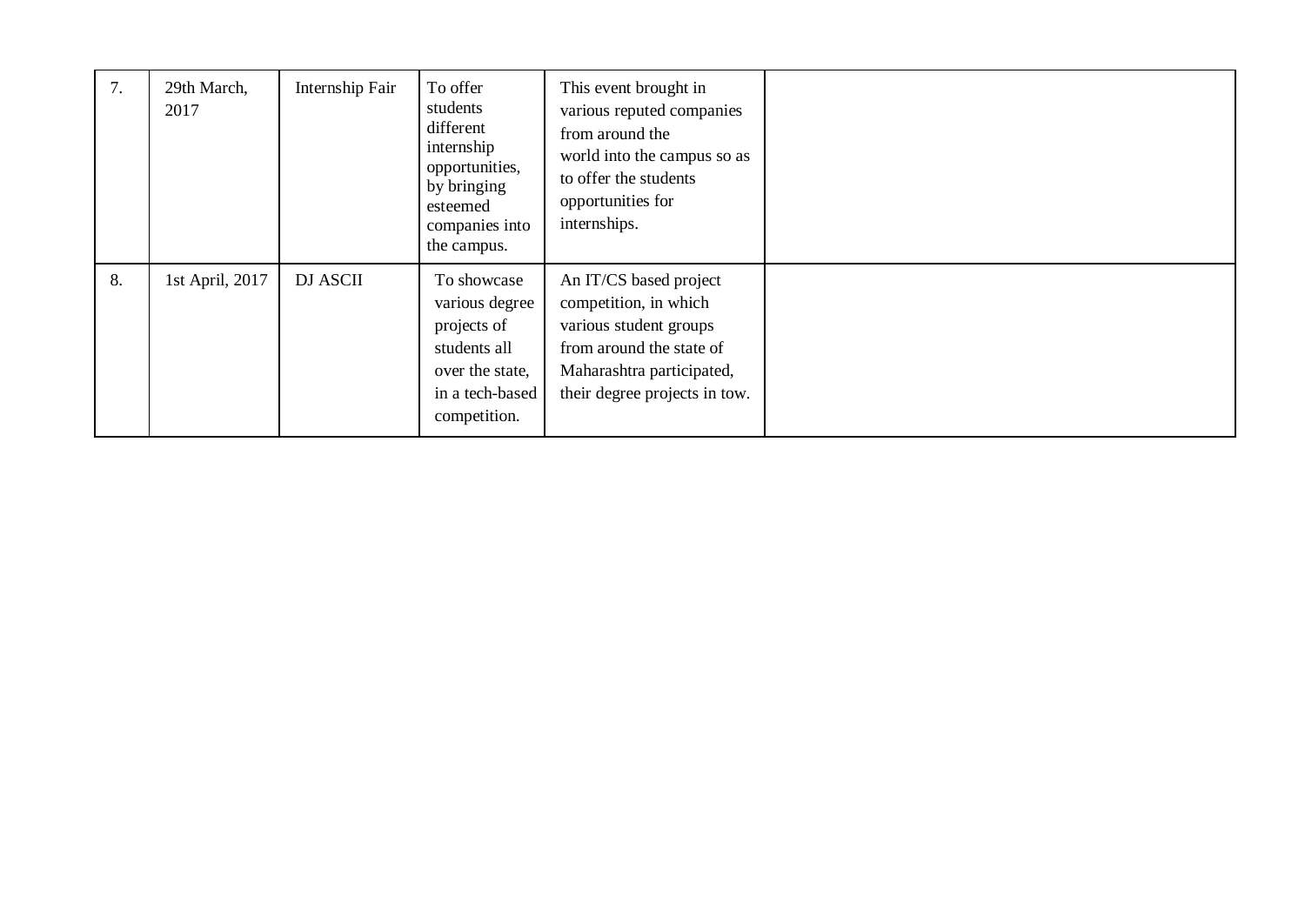# **2015-16 :**

| No. | Date of<br>activity                    | Title of the activity              | Objective of the<br>activity                                                   | <b>Description of the</b><br>activity                                                                                                      | <b>Evidence of the activity (Photos)</b> |
|-----|----------------------------------------|------------------------------------|--------------------------------------------------------------------------------|--------------------------------------------------------------------------------------------------------------------------------------------|------------------------------------------|
| 1.  | 4th Jan, 2016<br>to 9th Jan,<br>2016   | <b>Cloud Computing</b><br>Workshop | To train the<br>faculty with core<br>concepts of<br>cloud<br>computing.        | The workshop<br>involved training the<br>faculty of various<br>colleges in the<br>concepts of cloud<br>computing                           |                                          |
| 2.  | 9th Jan, 2016<br>to 10th Jan,<br>2016  | Django Unchained<br>Workshop       | To teach<br>students the<br>basics of the<br>Django<br>framework in<br>Python. | This workshop<br>involved teaching<br>students the basic<br>concepts of the<br>Django Framework.                                           |                                          |
| 3.  | 20th Jan, 2016<br>to 21st Jan,<br>2016 | <b>Blender Workshop</b>            | To teach how to<br>use Blender in<br>animation, with<br>its main<br>concepts.  | This workshop<br>involved teaching<br>students the basic<br>concepts of the<br><b>Blender Software and</b><br>animation using the<br>same. |                                          |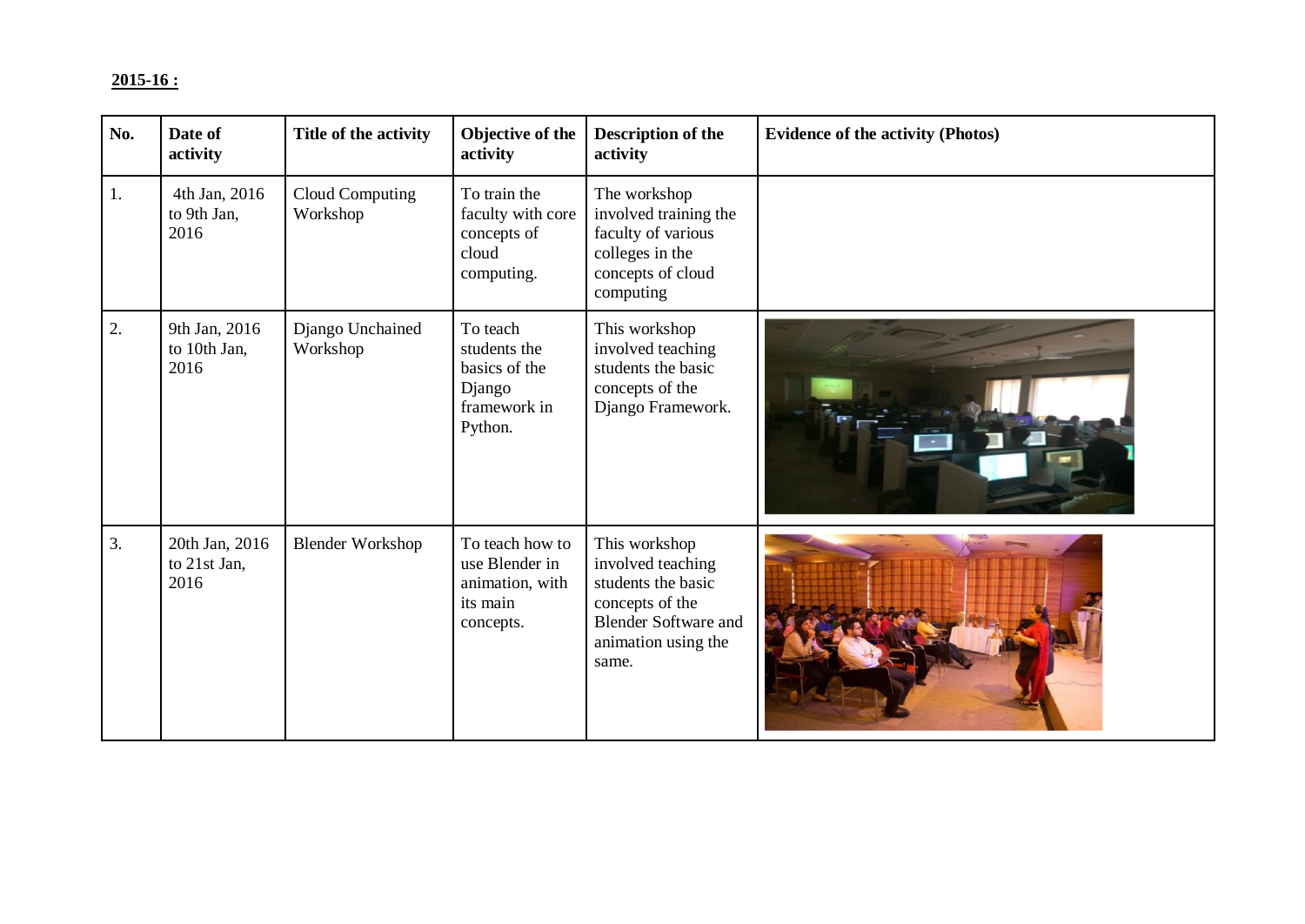| $\overline{4}$ . | 9th Feb, 2016                             | TechTalks                                                                    | To inspire<br>students through<br>connecting them<br>to industry<br>speakers.                                                                              | This event involved<br>speakers from the<br>industry inspiring the<br>students in technical<br>and managerial<br>concepts.                                                                                          |  |
|------------------|-------------------------------------------|------------------------------------------------------------------------------|------------------------------------------------------------------------------------------------------------------------------------------------------------|---------------------------------------------------------------------------------------------------------------------------------------------------------------------------------------------------------------------|--|
| 5.               | 22nd Feb, 2016                            | <b>Parallel Computing</b><br>Workshop                                        | To introduce the<br>core concepts of<br>parallel<br>computing.                                                                                             | This event introduced<br>concepts of parallel<br>computing to the<br>attendees                                                                                                                                      |  |
| 6.               | 8th March,<br>2016 to 9th<br>March, 2016  | Artificial Intelligence,<br>Machine Learning<br>and Big Data<br>Integrations | To explain the<br>concepts of<br>Artificial<br>Intelligence,<br>Machine<br>Learning and<br>Big Data, by<br>demonstrating<br>the skills of our<br>students. | This event showcased<br>the various skilled<br>students of our college<br>to the attendees, and<br>simultaneously<br>explained the concepts<br>of Artificial<br>Intelligence, Machine<br>Learning, and Big<br>Data. |  |
| 7.               | 12th March,<br>2016 to 13th<br>March 2016 | Techathlon                                                                   | To challenge the<br>coding abilities<br>of computer<br>related students.                                                                                   | This competition<br>tested the mettle of<br>computer related<br>students in various<br>coding related<br>competitions.                                                                                              |  |
| 8.               | 23rd March,<br>2016                       | Launch of Garbage<br>Locator App                                             | To launch the<br>Garbage locator<br>App                                                                                                                    | This event involved<br>the launch of the<br>Garbage Locator App.                                                                                                                                                    |  |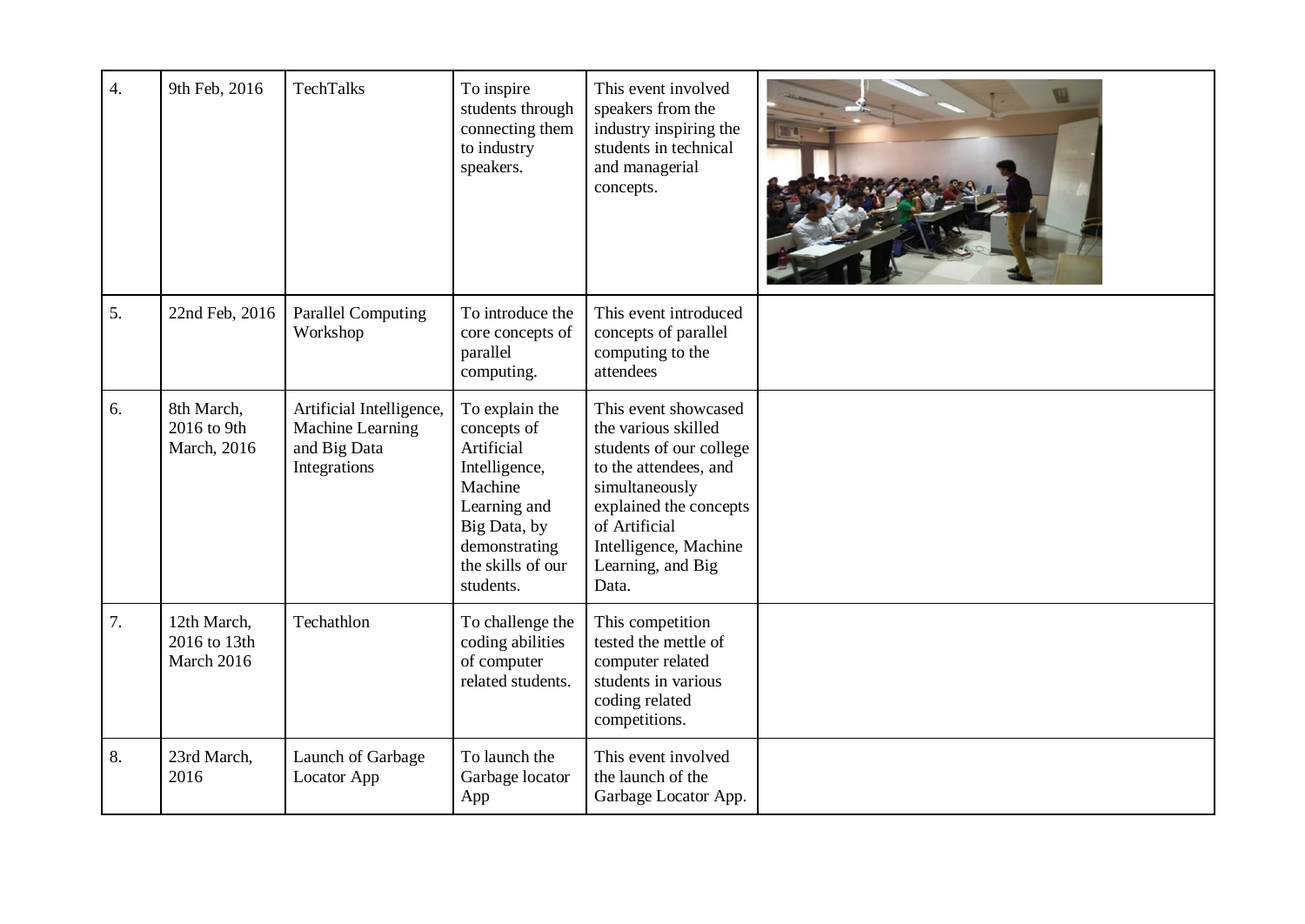| 9.  | 2nd April, 2016   DJ ASCII |                 | To present<br>projects done by<br>many teams of<br>students                                                                | This event involved a<br>project presentation<br>from various student<br>teams.                                                                                       |  |
|-----|----------------------------|-----------------|----------------------------------------------------------------------------------------------------------------------------|-----------------------------------------------------------------------------------------------------------------------------------------------------------------------|--|
| 10. | 4th April, 2016            | Internship Fair | To offer students<br>different<br>internship<br>opportunities, by<br>bringing<br>esteemed<br>companies into<br>the campus. | This event brought in<br>various reputed<br>companies from<br>around the world into<br>the campus so as to<br>offer the students<br>opportunities for<br>internships. |  |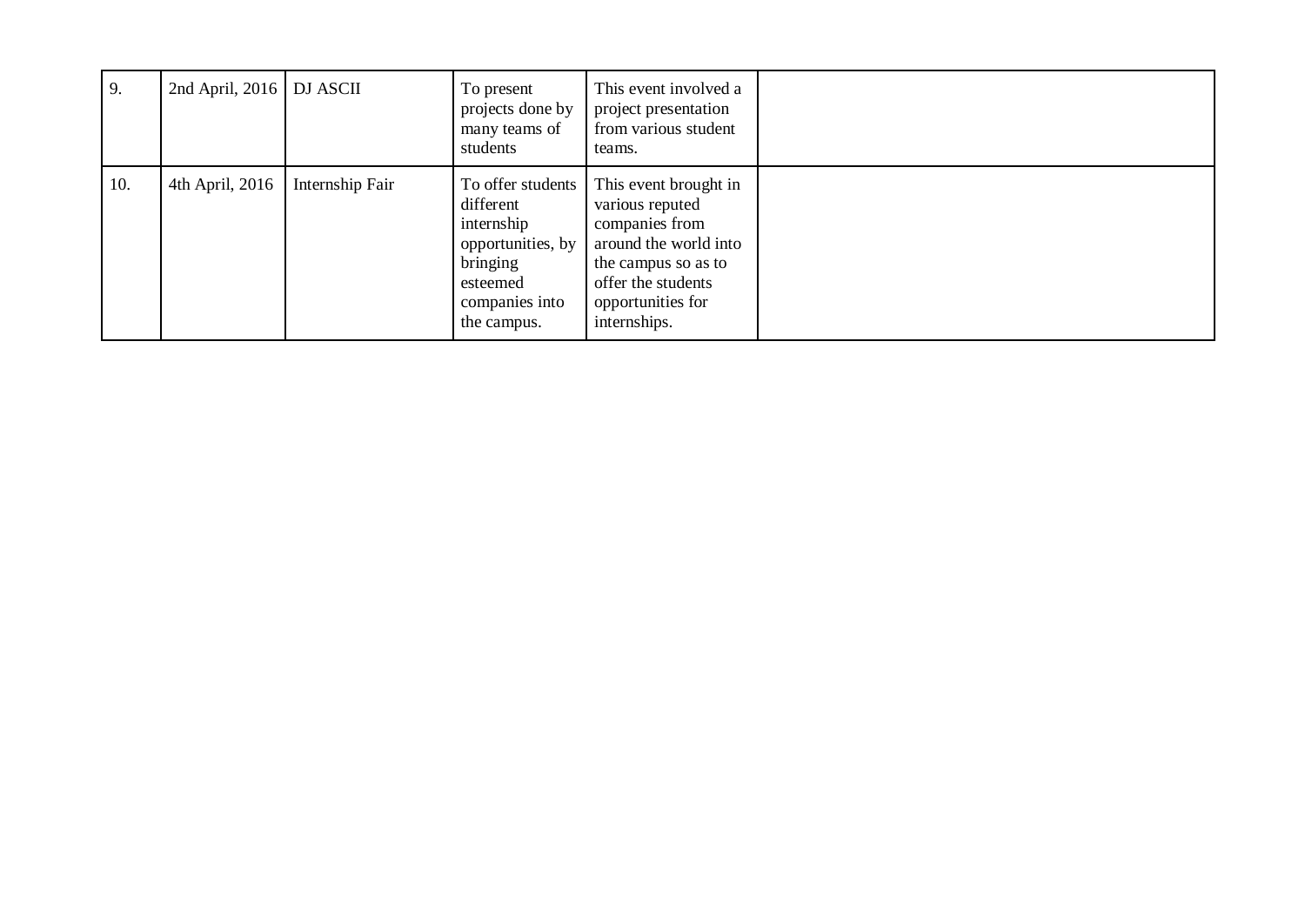## **2014-15:**

| No. | Date of<br>activity                | Title of the<br>activity              | Objective of<br>the activity                                                                                 | Description of the<br>activity                                                                                                         | <b>Evidence of the activity (Photos)</b> |
|-----|------------------------------------|---------------------------------------|--------------------------------------------------------------------------------------------------------------|----------------------------------------------------------------------------------------------------------------------------------------|------------------------------------------|
| 1.  | 15th Sept to<br>16th Sept,<br>2014 | Web<br>Technologies                   | The workshop<br>will cover web<br>technologies<br>such as PHP for<br>backend and<br>html,cs for<br>frontend. | The concept and theory of<br>learning various web<br>technologies was taught<br>to the students.<br>It was attended by 75<br>students. |                                          |
| 2.  | 20th Sept,<br>2014                 | Enterprise<br>software<br>development | Workshop<br>based on java<br>software<br>development for<br>enterprise<br>projects                           | It was attended by 72<br>students.<br>It made the students<br>cognizant about how java<br>is used in multifarious<br>enterprises.      |                                          |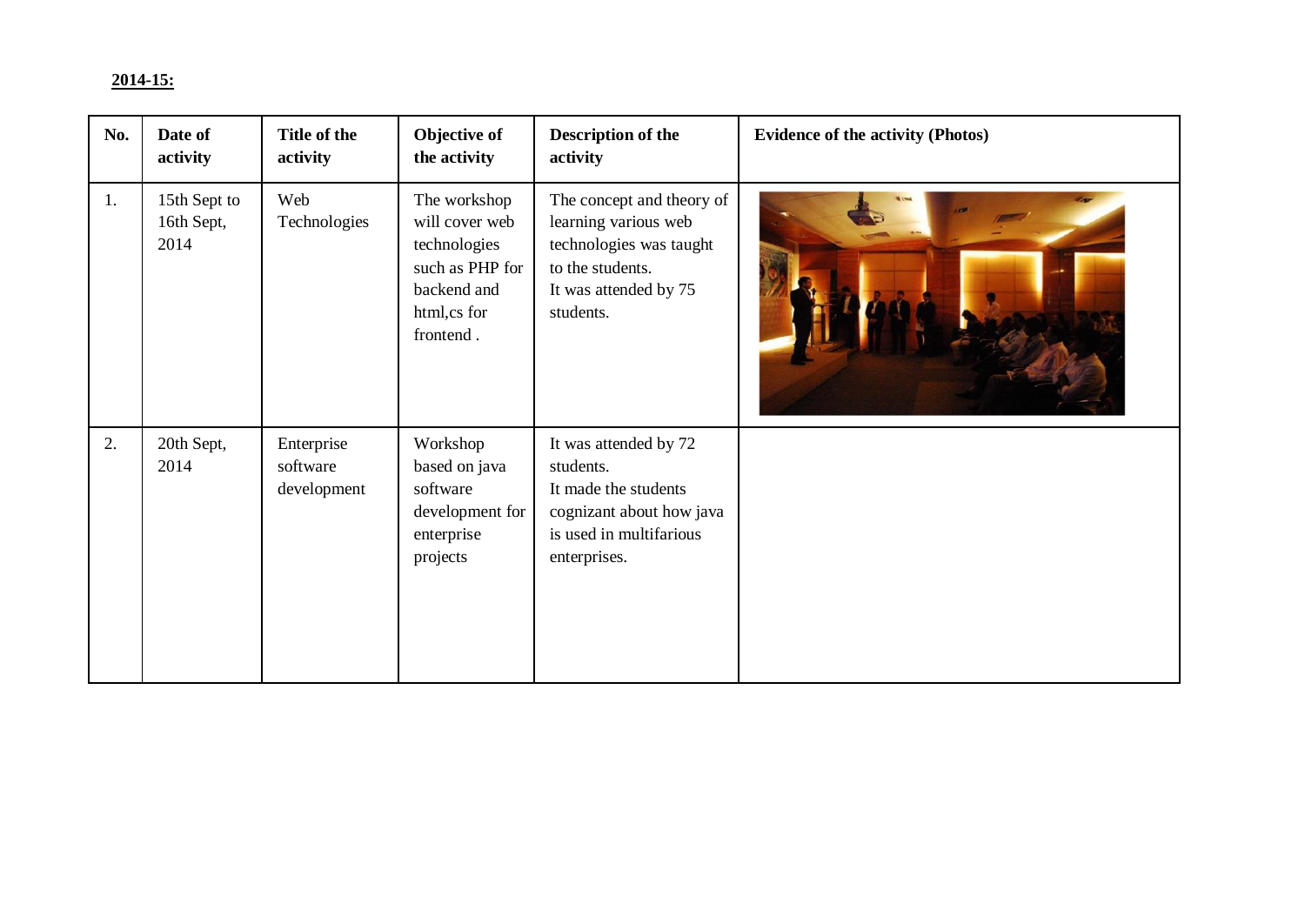## **2013-14:**

| No. | Date of<br>activity                | Title of the<br>activity                                                  | Objective of<br>the activity                     | <b>Description of the</b><br>activity                                                                 | <b>Evidence of the activity</b> |
|-----|------------------------------------|---------------------------------------------------------------------------|--------------------------------------------------|-------------------------------------------------------------------------------------------------------|---------------------------------|
| 1.  | 11th Sept to<br>12th Sept,<br>2013 | Microsoft<br>Window 8<br>software<br>development<br>and azure<br>workshop | To introduce<br>the students to<br>a new domain. | A 2-day workshop on<br>design of applications in<br>windows 8, cloud<br>computing and Azure.          |                                 |
| 2.  | 19th Sept,<br>2013                 | Cubing<br>Workshop                                                        | To help<br>students solve<br>a Rubik's<br>cube.  | A workshop to explain the<br>algorithms of how<br>to solve a Rubik's cube.                            |                                 |
| 3.  | 27th Sept to<br>28th Sept,<br>2013 | PHP<br>Workshop                                                           | To make<br>students<br>familiar with<br>PHP.     | A 2-day workshop to<br>explain the<br>basic concepts of Web<br><b>Backend Scripting</b><br>languages. |                                 |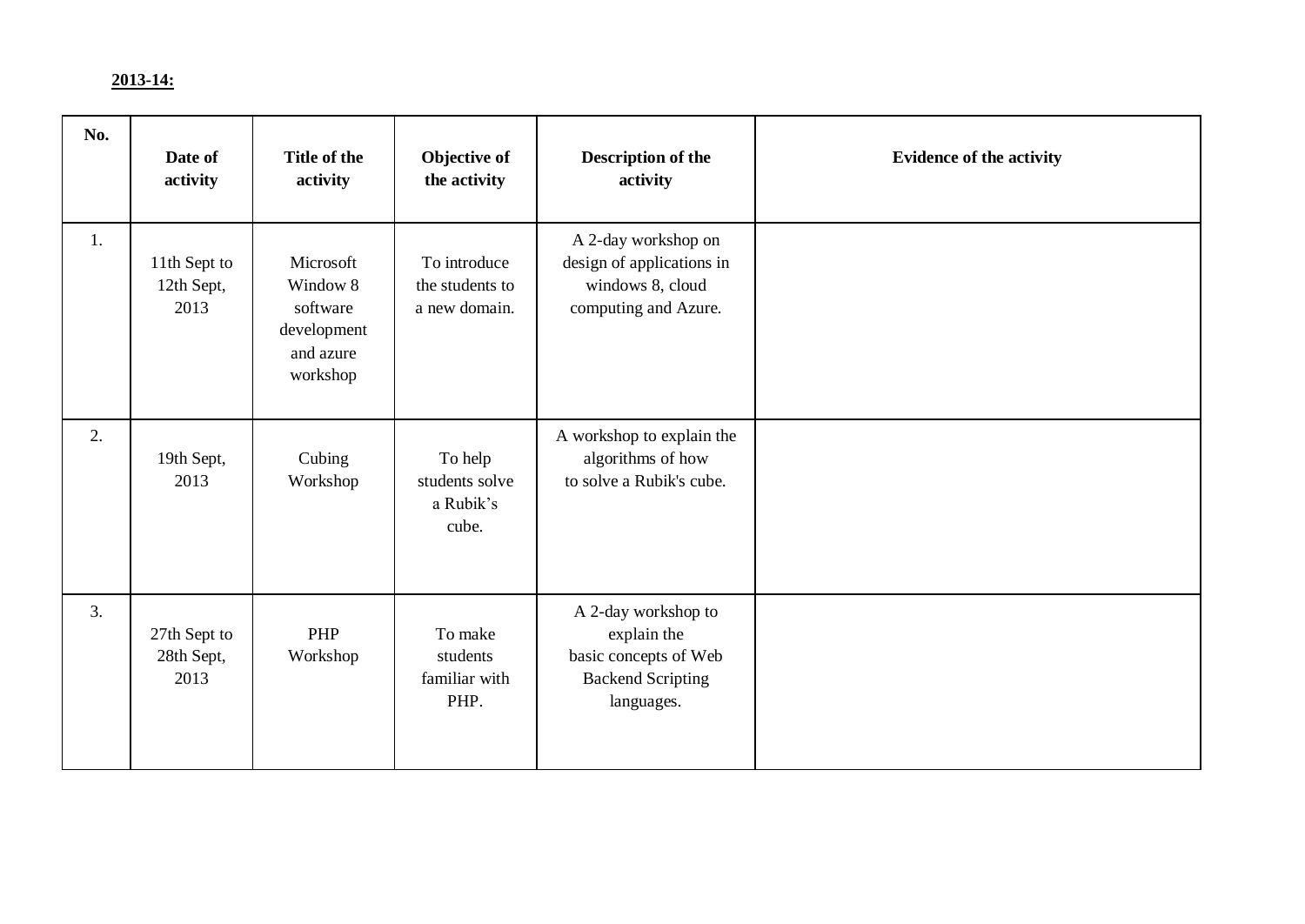| $\overline{4}$ . | 5th Oct to<br>6th Oct,<br>2013 | World Cubing<br>Competition    | To give<br>students an<br>exposure to<br>professional<br>cubing<br>environments. | The event was an<br>international cubing<br>competition intended to<br>find<br>the fastest cube solvers in<br>different categories |  |
|------------------|--------------------------------|--------------------------------|----------------------------------------------------------------------------------|------------------------------------------------------------------------------------------------------------------------------------|--|
| 5.               | 16th Oct,<br>2013              | Web<br>Development<br>Workshop | To inculcate<br>web<br>development<br>skills.                                    | The workshop was<br>conducted to teach how to<br>create stand-alone<br>Websites.                                                   |  |
| 6.               | 5th Jan to<br>8th Jan,<br>2014 | Coding<br>Lectures             | To make<br>students<br>familiar with<br>programming.                             | The lectures briefed about<br>the online judging process<br>involved in<br>coding competition.                                     |  |
| 7.               | 7th Jan to<br>3rd Mar,<br>2014 | Coding<br>Lectures             | To make<br>students<br>familiar with<br>programming.                             | Lectures on aspects of<br>competitive coding aimed<br>at increasing<br>participation at ACM<br>ICPC regionals.                     |  |